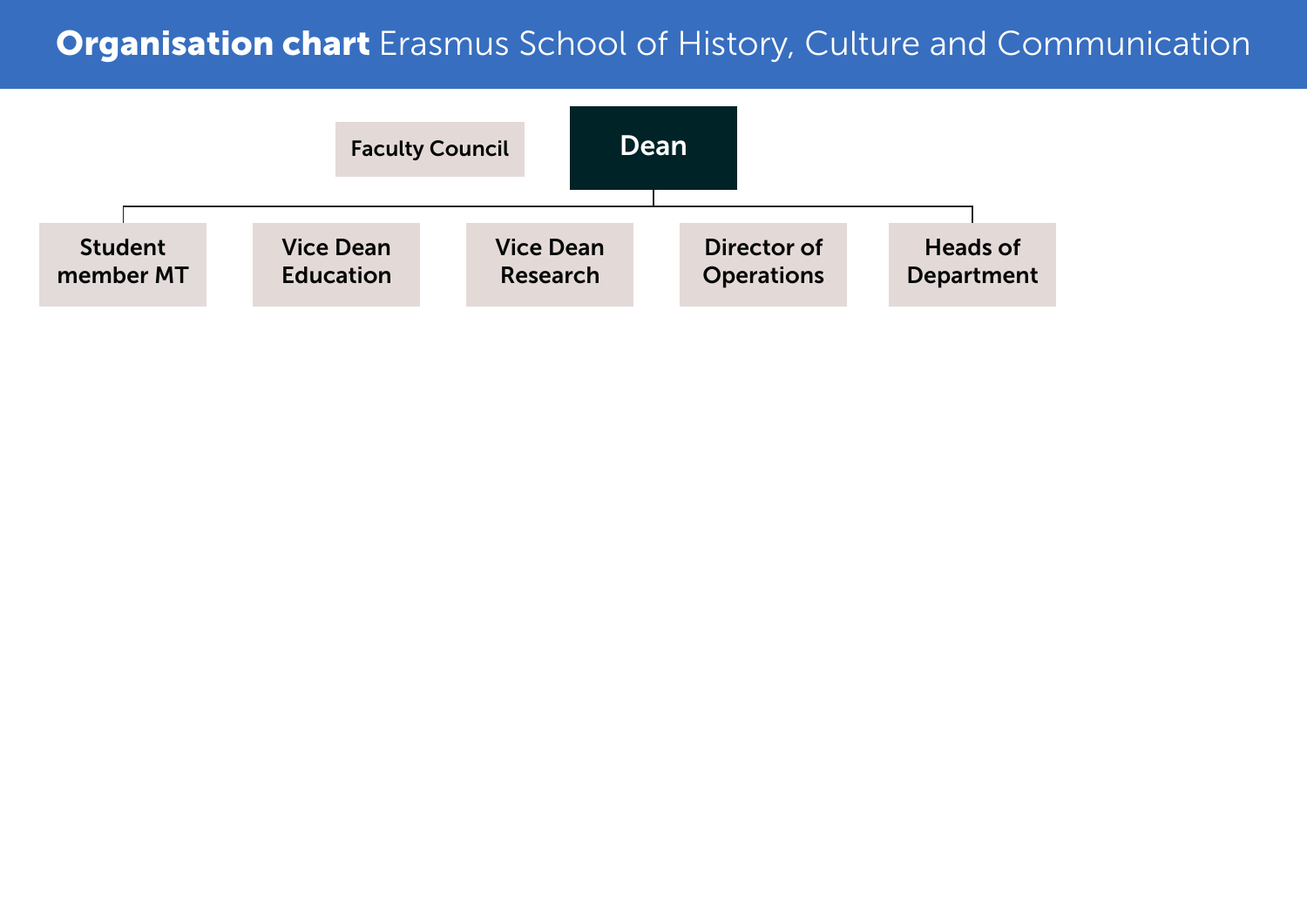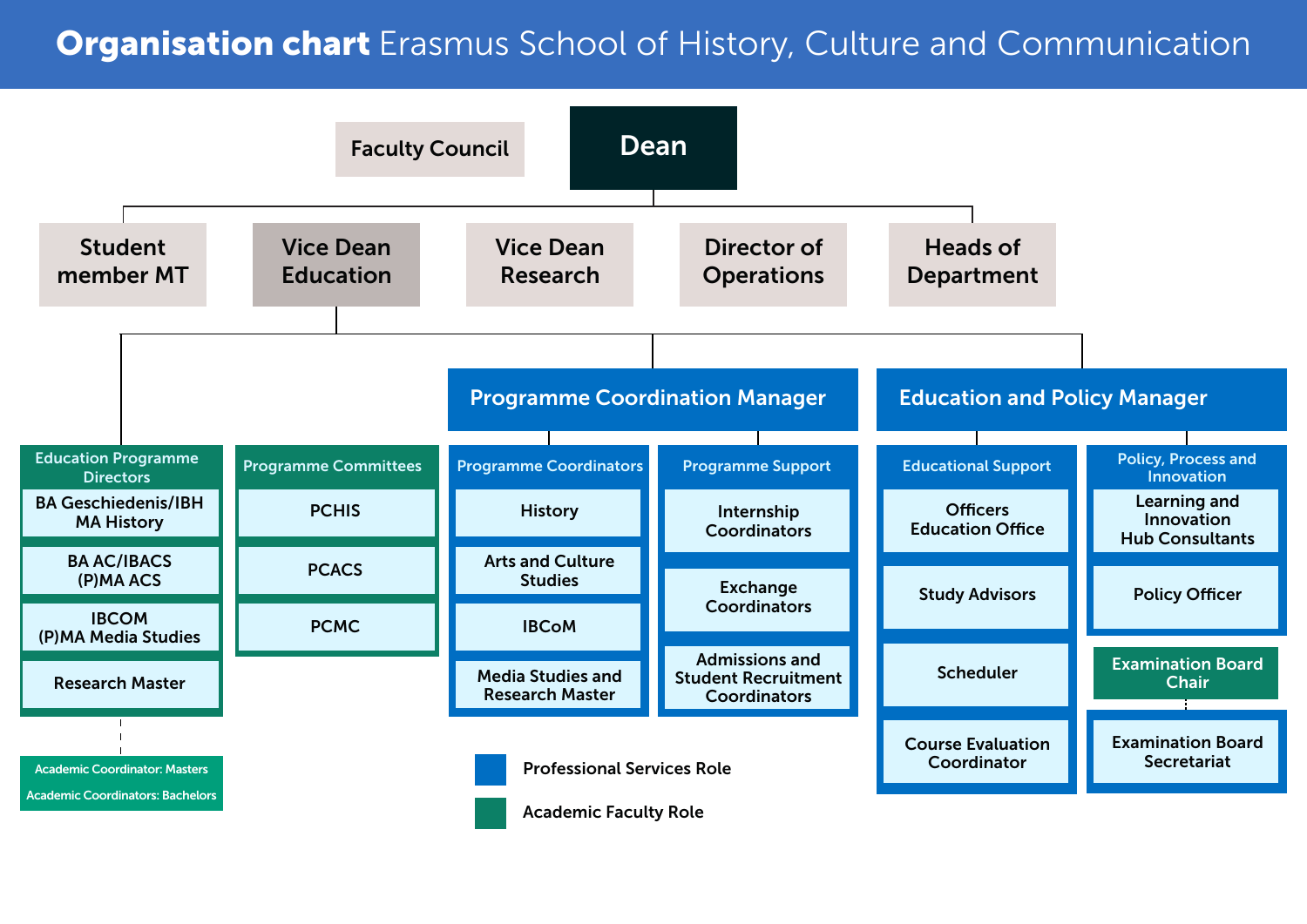



Professional Services Role

Academic Faculty Role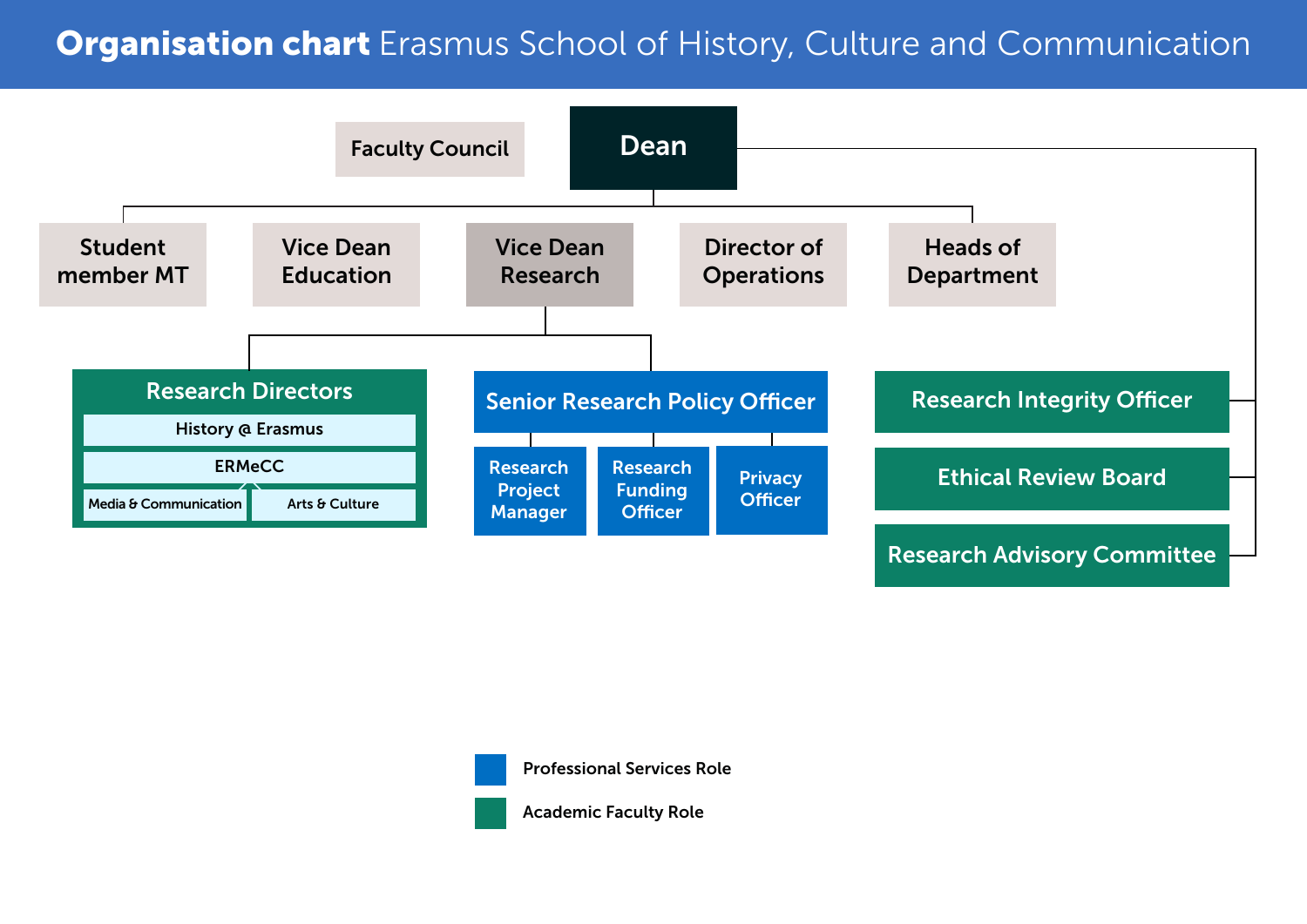



Professional Services Role

Academic Faculty Role